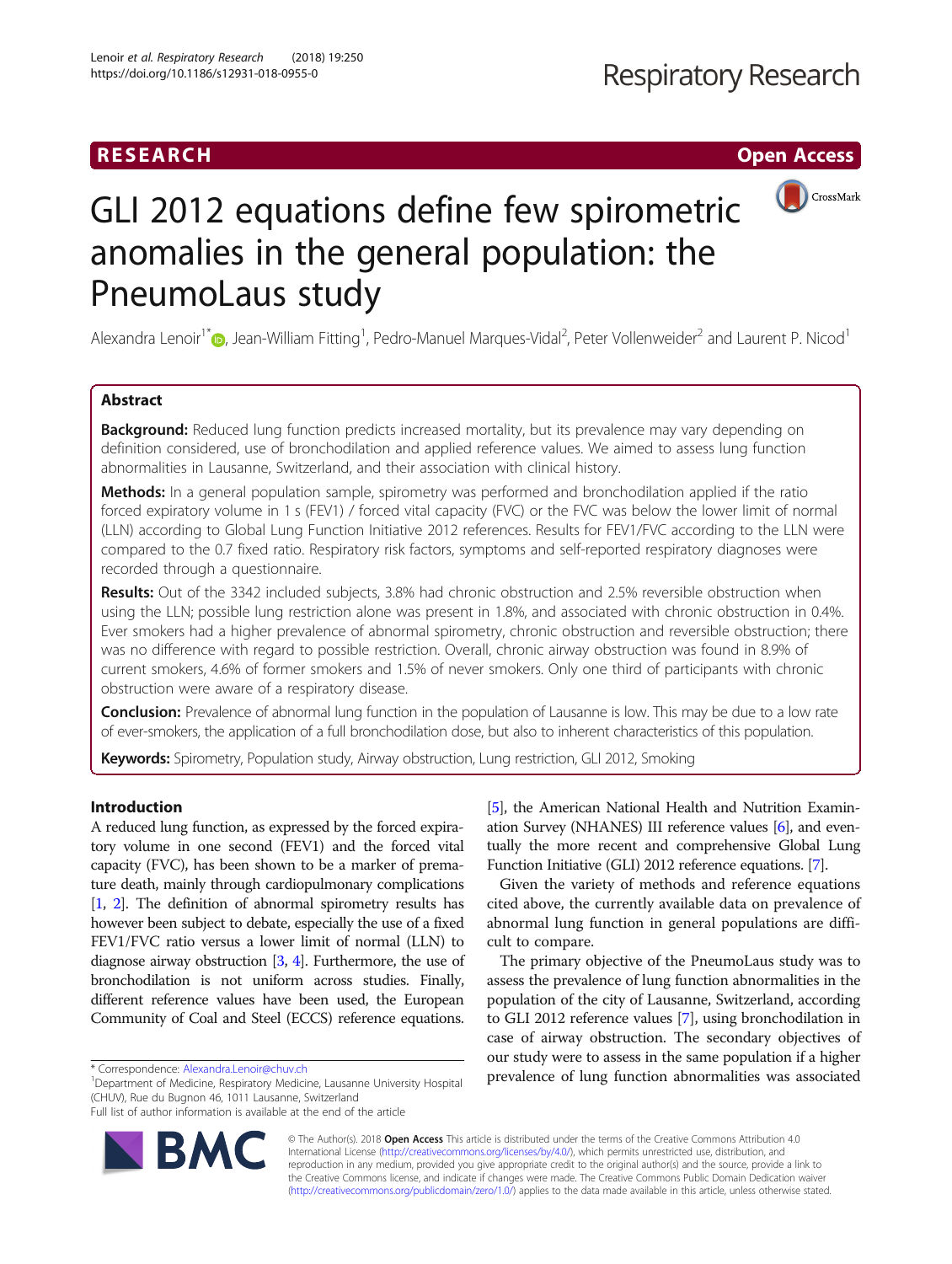with risk factors for respiratory diseases, respiratory symptoms or self-reported history of respiratory diagnoses.

### Methods

# Setting and selection of participants

The PneumoLaus study is a part of the CoLaus/PsyCo-Laus study, a population-based, prospective study investigating the prevalence and determinants of cardiovascular disease in the city of Lausanne, Switzerland. The sampling procedure of the CoLaus/PsyCoLaus study has been described previously [\[8\]](#page-8-0). In brief, all subjects aged 35–75 years living in the city of Lausanne were eligible, and a simple, non-stratified random sample of 6733 participants was obtained using the population register of the city and examined between June 2003 and May 2006. The first follow-up was conducted between April 2009 and September 2012, and the second follow-up was conducted between May 2014 and April 2017.

Starting in June 2014, all participants were invited to take part in the PneumoLaus study. Examinations were conducted between June 2014 and August 2017. All ethnic groups were included.

#### **Spirometry**

Lung function was assessed using a MasterScreen-PFT spirometer (Carefusion, Hoechberg, Germany), with Sentry Suite software (Version 2.17). All spirometries were performed by one single trained, very experienced respiratory lab technician.

Spirometry was performed in a sitting position. A nose clip was used to prevent air leaks. Testing for a participant was performed until: 1) the participant was able to achieve a reproducible spirometry result; 2) a maximum of eight attempts had been obtained; or 3) the participant could not continue. Each manoeuvre was automatically assessed by computer, based upon acceptability and reproducibility criteria according to the American Thoracic Society (ATS) – European Respiratory Society (ERS) standards [\[9\]](#page-8-0). These criteria were used as a reference aid to ensure a good quality of spirometry during testing.

Reference values were applied according to GLI 2012 adjusting for the following ethnic origins: Caucasian, African, north-east Asian, south-east Asian and other [[7\]](#page-8-0). If FEV1/FVC or FVC was found to be below the LLN, spirometry was repeated 10–15 min after administration of  $4 \times 100 \mu$ g of salbutamol via a metered-dose inhaler and a spacer.

Normal spirometry was defined by baseline FEV1/FVC ratio and FVC above LLN, representing the lower 5th percentile based on age, gender, height and ethnicity [[10\]](#page-8-0). Chronic airway obstruction was defined as FEV1/ FVC below LLN after bronchodilation (BD). Reversible airway obstruction was defined as FEV1/FVC below LLN before BD and above LLN after BD. In case FVC was below LLN before BD and normalised after BD, we suspected air trapping and also classified these subjects as reversible airway obstruction. Possible lung restriction was defined as FVC below LLN after BD [[10\]](#page-8-0). Finally, the prevalence of airway obstruction was also assessed when defined by an FEV1/FVC ratio < 0.70.

# Respiratory risk factors, symptoms and history of respiratory diagnoses

Information on respiratory status was obtained by a face-to-face structured interview by the respiratory technician on the day of spirometry.

Smoking was categorised as current, former or never. Number of pack-years was defined as the number of cigarettes smoked per day divided by 20 multiplied by the number of years that the participant smoked. Exposure to second-hand tobacco smoke in childhood and in adulthood, as well as exposure to other fumes or smokes, was also assessed.

Respiratory symptoms such as cough, sputum production and shortness of breath according to the Modified Medical Research Council (mMRC) dyspnoea scale [[11](#page-8-0)] were documented.

Self-reported history of the following was also noted: a medical diagnosis of asthma; chronic obstructive pulmonary disease (COPD), emphysema or chronic bronchitis; other respiratory diseases; or previous lung operations.

## Other covariates

Body weight and height were measured with participants standing without shoes in light indoor clothing. Weight was measured in kilograms to the nearest 0.1 kg using a Seca™ scale (Seca, Hamburg, Germany). Height was measured to the nearest 5 mm using a Seca™ height gauge (Seca, Hamburg, Germany). Body mass index (BMI) was defined as weight/height<sup>2</sup> in kg/m<sup>2</sup>.

## Inclusion criteria for spirometry

Manoeuvres were judged by the lab technician and one of two authors (JF, AL) from the flow-volume curve display. Spirometries were included in the analysis if the following conditions were fulfilled: no artefacts, no abrupt termination, no glottis closure or cough, no leaks, no large back extrapolated volume, as well as a maximal continuous effort [\[12](#page-8-0)].

# Statistical methods

Statistical analysis was performed using Stata™ version 15.0 software (StataCorp, College Station, TX, USA). Participants' characteristics were expressed as number (percentage) for categorical variables, and as average ± standard deviation or median [interquartile range] for continuous variables. Between-group comparisons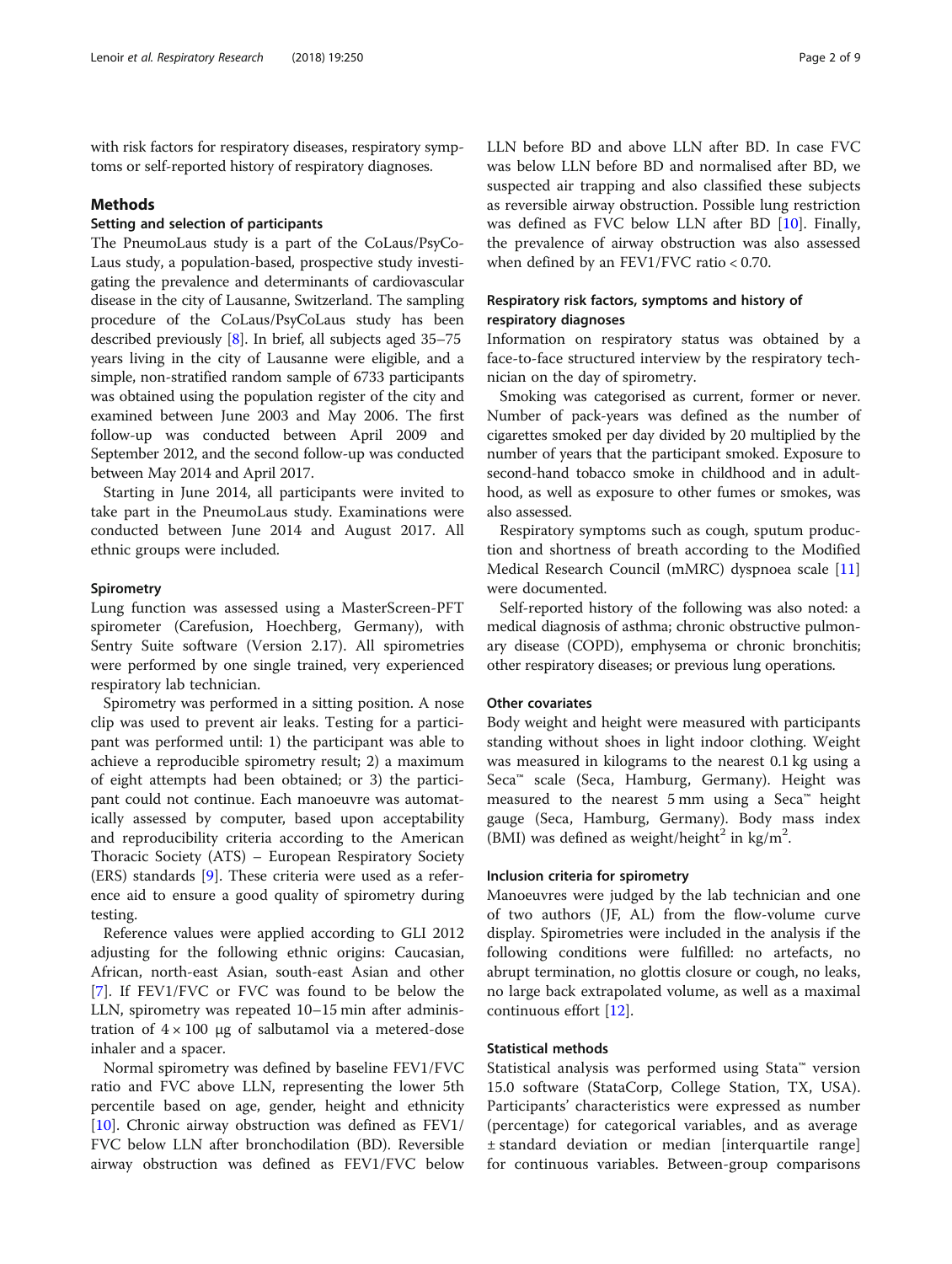were performed using chi-square or Fisher's exact test for categorical variables, and student's t-test, analysis of variance or Kruskal-Wallis nonparametric test for continuous variables. For categories of spirometry, post-hoc betweengroup comparisons of continuous variables were performed using Scheffe's method; normal spirometry was considered as the reference. Multivariable analysis was conducted using multinomial (polytomous) logistic regression, with spirometry categories as the dependent variable and all covariates significantly associated in the bivariate analysis as independent variables. Normal spirometry was considered as the reference, and results were expressed as relative risk ratio and (95% confidence interval). Statistical significance was considered for a two-sided test with  $p < 0.05$ .

# Results

# Participant selection and clinical characteristics

Of the initial 4882 eligible subjects, 3353 (68.7%) agreed to take part in the PneumoLaus study, and 3342 (68.5%) were included in the analysis. The selection procedure is summarized in Fig. 1. Baseline characteristics of the included participants as well as their gender distribution are shown in Table 1. There was a slight female preponderance; the vast majority of participants were Caucasian; mean BMI was  $\sim$  26 kg/m<sup>2</sup>.

#### Overall spirometry results

In our sample, 91.9% participants had a normal spirometry. Airway obstruction was found in 6.3%: reversible in 2.5% and chronic in 3.8%. Possible lung restriction alone



Table 1 Baseline characteristics of the participants of the PneumoLaus study, 2014–2017, Lausanne, Switzerland

| Characteristics                         | Overall       | Women        | Men           | p-value |
|-----------------------------------------|---------------|--------------|---------------|---------|
| Sample size                             | 3342          | 1863         | 1479          |         |
| Age (years)                             | $62.6 + 10.0$ | $63.2 + 9.9$ | $62.0 + 10.0$ | < 0.001 |
| Caucasian (%)                           | 3261 (97.6)   | 1822 (97.8)  | 1439 (97.3)   | 0.347   |
| Body mass<br>index (kg/m <sup>2</sup> ) | $76.4 + 4.7$  | $25.8 + 5.0$ | $77.0 + 4.0$  | < 0.001 |

Results are expressed as number of participants and (column percentage) for categorical variables and as average ± standard deviation for continuous variables. Between-group analysis performed using chi-square test for categorical variables and student's t-test for continuous variables

was present in 1.8%, and associated with chronic obstruction in 0.4%. There was only one case of reversible obstruction with possible restriction. Of all chronic airway obstructions, 58.6% could be classified as mild, 20.3% as moderate, 13.3% as moderately severe, 6.2% as severe and 1.6% as very severe [\[10\]](#page-8-0). When defined by FEV1/FVC < 0.70, airway obstruction was present in 12.3% of subjects. Among subjects with airway obstruction according to this fixed ratio but not according to the LLN  $(n = 224)$ , 8.0% had a maximal mid-expiratory flow (MMEF25–75) below the LLN. This was higher than the prevalence of low MMEF25–75 in subjects with normal FEV1/FVC according to both definitions and lower than the prevalence of low MMEF25–75 in subjects with FEV1/FVC < LLN.

Spirometry results by gender are shown in Fig. [2](#page-3-0). Women were more likely to have normal spirometry (93.1% vs. 90.3%,  $p = 0.004$ ), and had lower rates of possible lung restriction (1.6% vs. 3.0%,  $p = 0.005$ ) and chronic obstruction (3.1% vs. 4.7%,  $p = 0.025$ ). Relative risk ratio (RRR) for chronic obstruction in men compared to women was 1.59 ( $p = 0.02$ ) according to multivariate analysis adjusting for all other variables; RRR for possible lung restriction in men was 1.80 compared to women ( $p = 0.037$ ). Gender differences in spirometric categories persisted if applied to neversmokers only, with lower prevalence of possible lung restriction (1.7% vs. 4.0%,  $p = 0.003$ ) and chronic obstruction (1.0% vs. 2.3%,  $p = 0.029$ ) in female never-smokers. This difference disappeared when applied to ever-smokers only. There was no gender difference for reversible obstruction.

Average age did not differ significantly between spirometric result categories.

# Risk factors for respiratory diseases and their association with lung function abnormalities

Questionnaire results for respiratory risk factors according to spirometric categories are shown in Table [2.](#page-3-0) Former and current smokers constituted half of participants; they had a higher prevalence of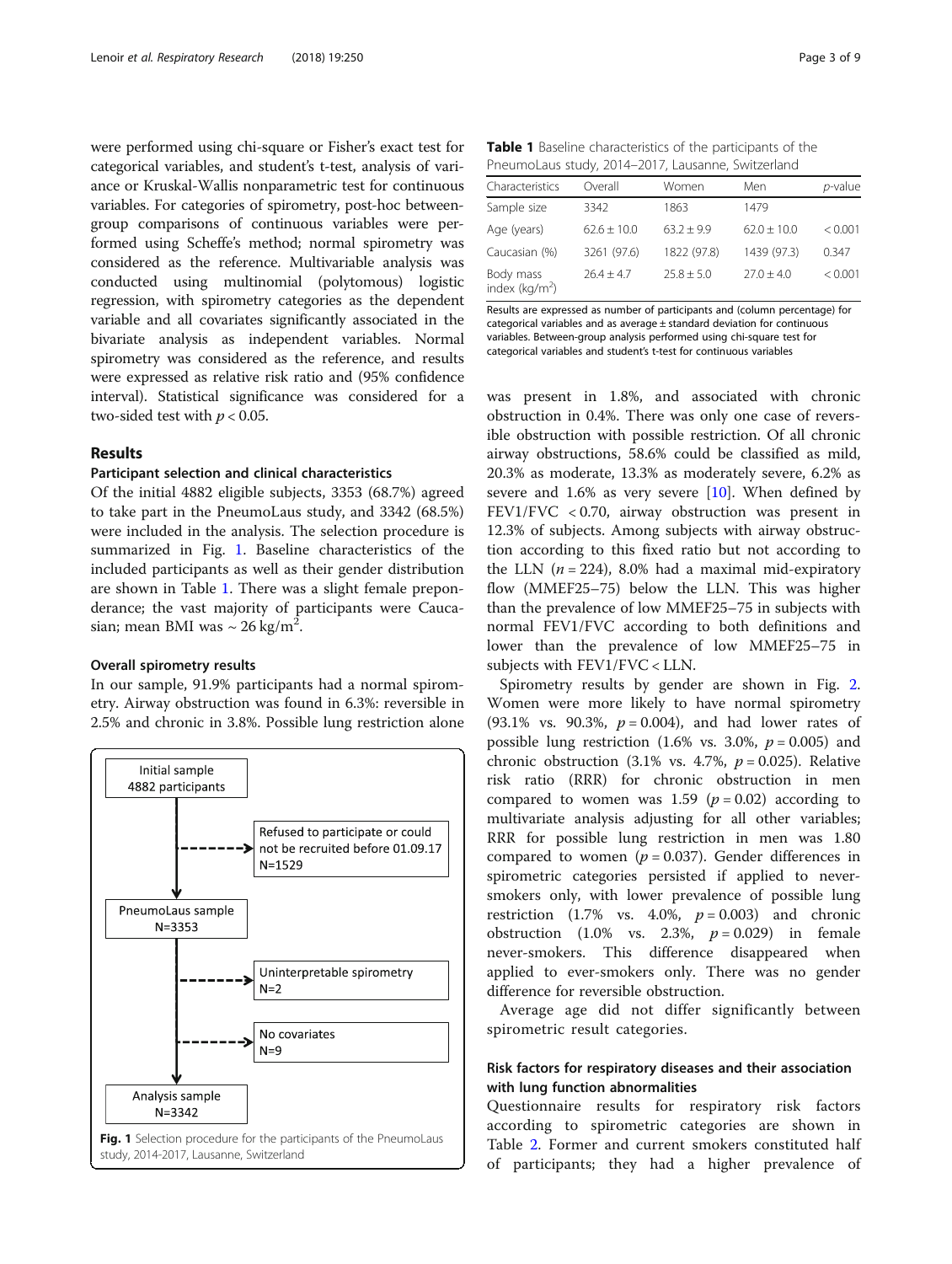<span id="page-3-0"></span>

abnormal spirometry  $(11.0\% \text{ vs. } 5.3\%, \text{ p} < 0.001)$ , chronic obstruction (6.1% vs. 1.5%,  $p < 0.001$ ) and reversible obstruction (3.5% vs. 1.4%,  $p < 0.001$ ). There was no difference with regard to possible lung restriction in bivariate analysis ( $p = 0.183$ ), and multivariate analysis suggested a protective effect of smoking for possible restriction. Overall, chronic airway obstruction was found in 8.9% of current smokers, 4.6% of former smokers and 1.5% of never smokers ( $p < 0.001$ ). Among ever smokers, mean tobacco consumption was highest in the chronic obstruction category. Women were more often never-smokers (54.5% vs. 43.7%) and had less pack years if they were ever-smokers (21.5 vs. 27.5 pack years,  $p < 0.001$ ).

Mean FEV1 as percentage of predicted was lower in ever-smokers compared to never-smokers (98.3% vs. 102.8%, p < 0.001) as were FVC (101.0% vs. 102.5%,  $p = 0.003$ ) and the FEV1/FVC ratio (75.6% vs. 78.3%,  $p < 0.001$ ).

Almost half of participants had been exposed to second-hand tobacco smoke in childhood, slightly more than half in adulthood, with no gender difference. In

Table 2 Respiratory risk factors according to spirometry results. PneumoLaus study, 2014–2017, Lausanne, Switzerland

| Question                      | Overall        | Normal spirometry           | Chronic obstruction         | Reversible obstruction      | Possible restriction        | $p$ -value |
|-------------------------------|----------------|-----------------------------|-----------------------------|-----------------------------|-----------------------------|------------|
| N                             | 3342           | 3070                        | 128                         | 83                          | 61                          |            |
| Smoking status:               |                |                             |                             |                             |                             | < 0.001    |
| Never                         | 1662 (49.7)    | 1574 (51.3)                 | 25(19.5)                    | 24 (28.9)                   | 39 (63.9)                   |            |
| Former                        | 1075 (32.2)    | 975 (31.8)                  | 49 (38.3)                   | 37 (44.6)                   | 14(23.0)                    |            |
| Current                       | 605 (18.1)     | 521 (17.0)                  | 54 (42.2)                   | 22(26.5)                    | 8(13.1)                     |            |
| Ever smoker (%)               | 1680 (50.3)    | 1496 (48.7)                 | 103 (80.5)                  | 59 (71.1)                   | 22(36.1)                    | < 0.001    |
| Mean pack years <sup>§#</sup> | 20 [10-30]     | 19 [10-30]                  | 33 [15-48]                  | 20 [15-35]                  | 25 [10-40]                  | < 0.001    |
| Second-hand tobacco:          |                |                             |                             |                             |                             |            |
| Before age 18                 | 1402 (42.0)    | 1295 (42.2)                 | 54 (42.2)                   | 26(31.3)                    | 27(44.3)                    | 0.253      |
| As an adult                   | 1707 (51.1)    | 1547 (50.4)                 | 88 (68.8)                   | 48 (57.8)                   | 24 (39.3)                   | < 0.001    |
| Other smoke / fumes           | 554 (16.6)     | 499 (16.3)                  | 25(19.5)                    | 13(15.7)                    | 17(27.9)                    | 0.082      |
| BMI ( $\text{kg/m}^2$ )       | $26.4 \pm 4.7$ | $26.3 \pm 4.6$ <sup>a</sup> | $25.3 \pm 4.6$ <sup>a</sup> | $26.4 \pm 4.4$ <sup>a</sup> | 29.1 $\pm$ 6.8 <sup>b</sup> | < 0.001    |
|                               |                |                             |                             |                             |                             |            |

 $^{\circ}$  among ever smokers. BMI body mass index. Results are expressed as number of participants and (column percentage) for categorical variables and as average  $\pm$ standard deviation or median [interquartile range] for continuous variables. Between-group analysis performed using chi-square test for categorical variables and analysis of variance or nonparametric Kruskal-Wallis test (‡) for continuous variables. Post-hoc between-group comparisons of BMI performed using Scheff's method; values with differing superscripts are significantly different at p < 0.005. The group "chronic obstruction" also contains the subjects with both "chronic obstruction and possible restriction". The group "reversible obstruction" also contains the subject with both "reversible obstruction and possible restriction"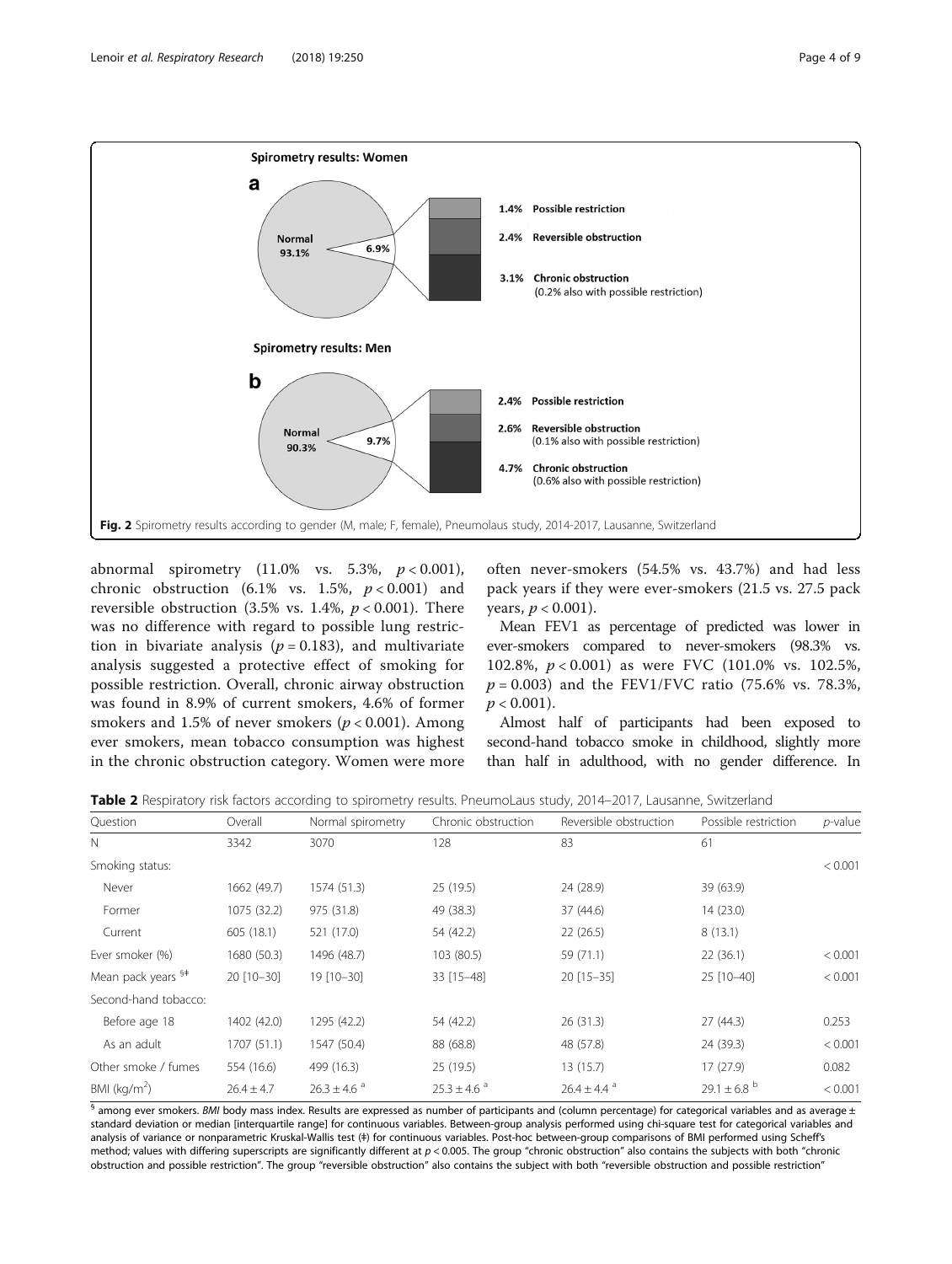multivariate analysis, second-hand tobacco exposure before age 18 was associated with a protective effect for reversible obstruction (RRR = 0.50). Ever-smokers had more often experienced second-hand tobacco smoke exposure, both in childhood (47.3% vs. 36.6%,  $p < 0.001$ ) and especially in adulthood (63.8% vs. 38.2%, p < 0.001).

With regard to other smokes and fumes, approximately 26% of men and 9% of women had been exposed (overall 16.6%), generally in relation to their professional environment (e.g. work as motor mechanics, professional cleaners, factory or kitchen workers). Subjects exposed to other smokes or fumes were more likely to have possible lung restriction compared with the rest of the population (3.1% vs. 1.6%, RRR = 1.87 in multivariate analysis), but were no different with regard to obstruction. Ever-smokers had more frequently been exposed to other smokes and fumes than never-smokers (19.3% vs. 13.8%,  $p < 0.001$ ).

BMI was significantly higher in the group with possible restriction compared to the other groups.

Chronic airway obstruction was found in 1.5% of never-smokers, representing 19% of all chronic obstructions. These subjects did not differ from smokers with chronic obstruction with respect to mean age or gender distribution. They were more likely to have a history of asthma than smokers with chronic obstruction (36.0% vs. 16.5%,  $p = 0.049$ ) but had no difference in prevalence of respiratory symptoms or other respiratory diagnoses.

# Respiratory symptoms and their association with lung function abnormalities

Questionnaire results for respiratory symptoms according to spirometric categories are shown in Table 3. Less than 5% of participants reported chronic respiratory symptoms: cough; sputum production; or dyspnoea rated mMRC ≥2. There was no gender difference in symptoms except that women more often reported slight dyspnoea on effort (mMRC =1) than men.

A considerable amount of subjects with chronic cough, chronic sputum production and chronic dyspnoea mMRC ≥2 had an abnormal spirometry result (18.5, 29.3 and 28.6% respectively). In particular, these participants showed more often chronic obstruction (14.3, 29.3 and 28.6% respectively). Conversely, compared to the rest of the population, subjects with chronic airway obstruction suffered more often from chronic cough  $(14.8\% \text{ vs. } 4.0\%, p < 0.001)$ , sputum production (13.3% vs. 2.0%,  $p < 0.001$ ) and dyspnoea mMRC ≥2 (5.5% vs 1.3%,  $p < 0.001$ ); but only sputum production stayed significantly increased after multivariate analysis ( $p = 0.005$ , RRR 3.91). In multivariate analysis, subjects with possible lung restriction were more often suffering from dyspnoea mMRC≥2  $(p = 0.001, RRR 6.87).$ 

The subjects defined as obstructive according to the fixed ratio but not obstructive according to LLN had a similar prevalence of chronic cough and sputum production to that of non obstructive subjects. Dyspnoea levels in these people were in between those of normal subjects and obstructive subjects according to LLN, but were not significantly different from either group (Table [4\)](#page-5-0).

Ever-smokers suffered more from chronic cough  $(5.7\% \text{ vs. } 3.1\%, p < 0.001)$  and chronic sputum production  $(3.5\% \text{ vs. } 1.4\%, p < 0.001)$  than neversmokers, even though overall prevalence of symptoms remained low. There was no difference with regard to dyspnoea mMRC  $\geq 2$  (1.8% vs. 1.1%,  $p = 0.122$ .

Higher BMI was associated with higher grade of dyspnoea:  $30.9 \text{ kg/m}^2$  in participants with dyspnoea mMRC  $\geq$ 2 compared to 26.3 kg/m<sup>2</sup> in participants with dyspnoea mMRC  $\leq 1$  ( $p < 0.001$ ).

# History of respiratory diagnoses and their association with lung function abnormalities

Questionnaire results for self-reported respiratory diagnoses according to spirometric categories are shown in Table [5.](#page-5-0) Approximately 7% of women and 4% of men (overall 5.6%) indicated a medical diagnosis of asthma  $(p = 0.003)$ ; 25.7% of those had an

|  |  |  |  |  |  | Table 3 Respiratory symptoms according to spirometry results. PneumoLaus study, 2014–2017, Lausanne, Switzerland |  |  |  |  |
|--|--|--|--|--|--|------------------------------------------------------------------------------------------------------------------|--|--|--|--|
|--|--|--|--|--|--|------------------------------------------------------------------------------------------------------------------|--|--|--|--|

|                                  | Overall     | Normal spirometry | Chronic obstruction | Reversible obstruction | Possible restriction | p-value |
|----------------------------------|-------------|-------------------|---------------------|------------------------|----------------------|---------|
| N                                | 3342        | 3070              | 128                 | 83                     | 61                   |         |
| Chronic cough                    | 146 (4.4)   | 119 (3.9)         | 19 (14.8)           | 5(6.0)                 | 3(4.9)               | < 0.001 |
| Chronic sputum production        | 82(2.5)     | 58 (1.9)          | 17 (13.3)           | 4(4.8)                 | 3(4.9)               | < 0.001 |
| Dyspnoea according to mMRC scale |             |                   |                     |                        |                      | < 0.001 |
| $\Omega$                         | 1730 (51.8) | 1635 (53.3)       | 45 (35.2)           | 33 (39.8)              | 17 (27.9)            |         |
|                                  | 1563 (46.8) | 1400 (45.6)       | 76 (59.4)           | 48 (57.8)              | 39 (63.9)            |         |
| $\geq$ 2                         | 49 (1.5)    | 35(1.1)           | 7(5.5)              | 2(2.4)                 | 5(8.2)               |         |

COPD chronic obstructive pulmonary disease, mMRC Modified Medical Research Council dyspnoea scale. Results are expressed as number of participants and (column percentage). Between-group analysis performed using Fisher's exact test. The group "chronic obstruction" also contains the subjects with both "chronic obstruction and possible restriction". The group "reversible obstruction" also contains the subject with both "reversible obstruction and possible restriction"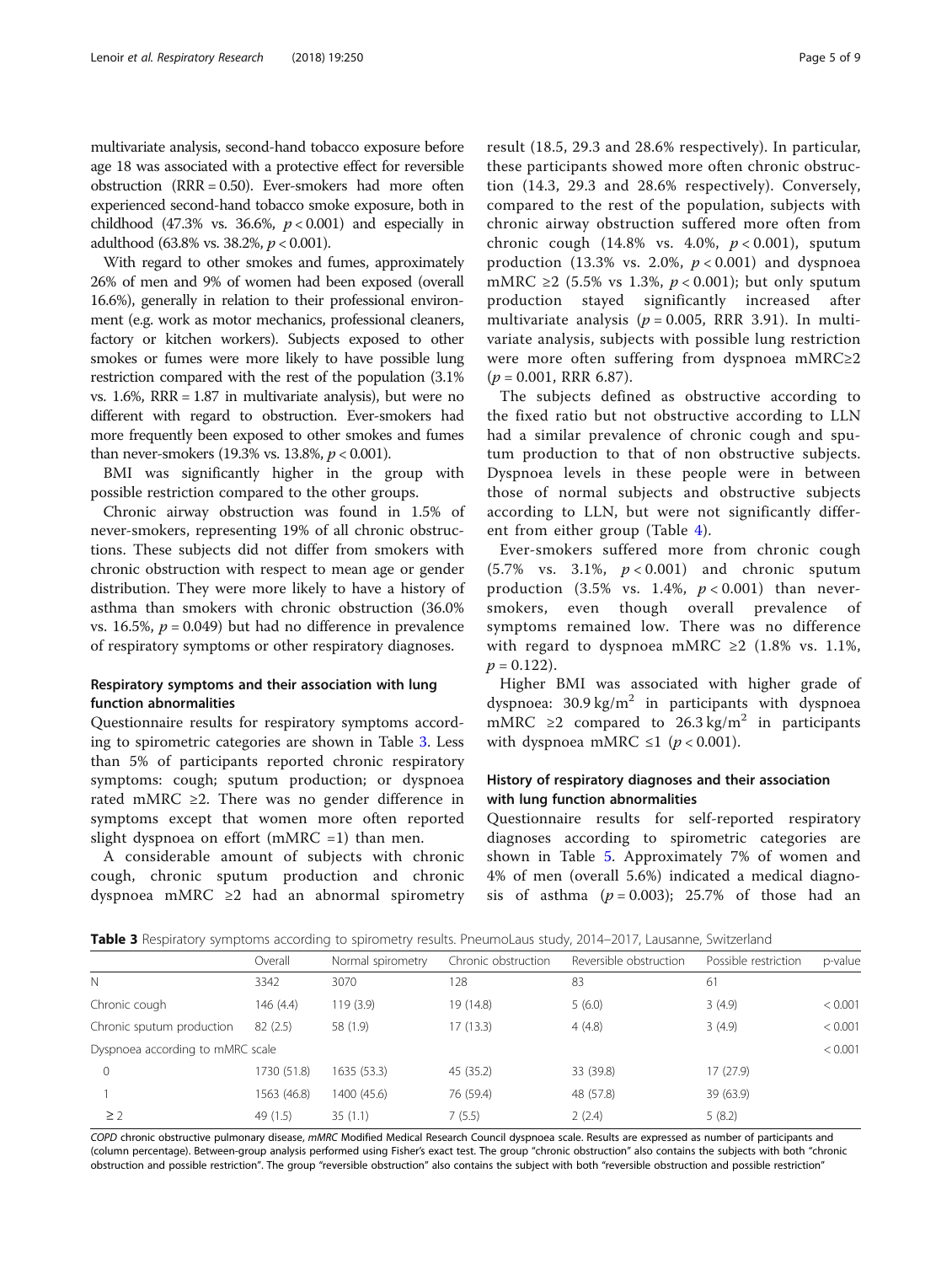<span id="page-5-0"></span>

|  |  |  | Table 4 Respiratory symptoms according to definition of obstruction. PneumoLaus study, 2014–2017, Lausanne, Switzerland |  |  |  |  |  |  |  |  |  |  |  |  |
|--|--|--|-------------------------------------------------------------------------------------------------------------------------|--|--|--|--|--|--|--|--|--|--|--|--|
|--|--|--|-------------------------------------------------------------------------------------------------------------------------|--|--|--|--|--|--|--|--|--|--|--|--|

|                                   | Group 1: FEV1/<br>FVC < LLN | Group 2: $FEV1/FVC$ ><br>LLN but $< 0.7$ | Group 3: $FEV1/FVC$ ><br>LLN and $> 0.7$ | p-value Group<br>1 vs. 2 | p-value Group<br>$2$ vs. $3$ | <i>p</i> -value Group<br>$\sqrt{s}$ . 3 |
|-----------------------------------|-----------------------------|------------------------------------------|------------------------------------------|--------------------------|------------------------------|-----------------------------------------|
| N                                 | 188(5.6)                    | 224(6.7)                                 | 2930 (87.7)                              |                          |                              |                                         |
| Chronic cough                     | 21(11.2)                    | 11 (4.9)                                 | 113(3.9)                                 | 0.018                    | 0.428                        | < 0.001                                 |
| Chronic sputum<br>production      | 18 (9.6)                    | 7(3.1)                                   | 56 (1.9)                                 | 0.006                    | 0.208                        | < 0.001                                 |
| Chronic dyspnoea<br>$mMRC \geq 2$ | 8(4.3)                      | 5(2.2)                                   | 36(1.2)                                  | 0.241                    | 0.199                        | 0.001                                   |

Results are expressed as number of participants and (percentage) for categorical variables. Between-group analysis performed using chi-square test. mMRC Modified Medical Research Council dyspnoea scale

abnormal spirometry result, 21.9% had an obstruction. There was no gender difference with regard to other known respiratory diseases.

A medical diagnosis of chronic bronchitis, emphysema or COPD was reported by 1.6% of participants, and was more frequent amongst ever-smokers (2.7% vs. 0.5%,  $p < 0.001$ ). Whilst more than half of them (54.7%) were normal according to their spirometry, a significant number of these "normal" individuals had chronic respiratory symptoms: 41.4% cough, 17.2% sputum production and  $6.9\%$  dyspnoea mMRC  $\geq 2$ . There was no difference between smoking status categories with regards to history of asthma or other pulmonary diseases.

Chronic obstruction was associated with a medical diagnosis of asthma  $(RRR = 4.71)$  and chronic bronchitis, emphysema or COPD (RRR = 9.64) in multivariate analysis (Table [6](#page-6-0)). Similarly, reversible obstruction was associated with a diagnosis of asthma (RRR = 5.09) but also with previous lung operation  $(RRR = 9.57)$ . Possible lung restriction was more prevalent in subjects with a diagnosis of asthma (RRR = 2.72), previous lung operation  $(RRR = 6.74)$  and any other pulmonary disease (RRR = 7.84).

Only one third of subjects with chronic obstruction (32.8%) had a history of either: 1) asthma; or 2) chronic bronchitis, emphysema or COPD (6 participants had both). In fact, among all chronic airway obstructions, 64.1% of subjects were not aware of any respiratory disease at all. Whilst most of these people had no respiratory symptoms, 9.8% had chronic cough, 7.3% had chronic sputum production and 3.7% had dyspnoea mMRC  $\geq$ 2.

## **Discussion**

The results of the PneumoLaus study reflect respiratory function in a sample of a Swiss city's general population. Compared to similar studies, the prevalence of abnormal lung function was low in our study. Roughly speaking, we found 92% of subjects with normal spirometry, 6% with airway obstruction and 2% with possible lung restriction, with less than 1% showing a mixed ventilatory pattern. In the obstructive group, more than one third was reversible after bronchodilation, a proportion already observed in previous studies.

## Comparison with previous population studies

Similar population studies have been reported, such as the international Burden of Lung Disease (BOLD) Study [[13](#page-8-0)], the European Respiratory Society Spirometry Tent [[14](#page-8-0)], the Rotterdam Study in the Netherlands [[15](#page-8-0)] or the Swiss study on Air Pollution and Lung Diseases In Adults (SAPALDIA) [\[16\]](#page-8-0). BOLD was a multicentre study, assessing the prevalence of airway obstruction using the NHANES III reference values [\[6](#page-8-0)], and employing bronchodilation with 200 μg salbutamol in all subjects. The prevalence of chronic airway obstruction was geographically heterogeneous, ranging from 5.7 to 23.0% for men and from 1.8 to 20.7% for women, but overall notably higher than the 3.9% found in our study. Similarly, the prevalence of possible lung restriction was higher in BOLD (8.4 to 67.7% in men, 8.4 to 68.7% in women) than

Table 5 Self-reported respiratory diagnoses according to spirometry results. PneumoLaus study, 2014–2017, Lausanne, Switzerland

|                                                | Overall   |           |          | Normal spirometry Chronic obstruction Reversible obstruction Possible restriction p-value |         |                        |
|------------------------------------------------|-----------|-----------|----------|-------------------------------------------------------------------------------------------|---------|------------------------|
| N                                              | 3342      | 3070      | 128      | 83                                                                                        | 61      |                        |
| Asthma                                         | 187 (5.6) | 139 (4.5) | 26(20.3) | 15(18.1)                                                                                  | 7(11.5) | < 0.001                |
| Chronic bronchitis, emphysema or COPD 53 (1.6) |           | 29 (0.9)  | 22(17.2) | 2(2.4)                                                                                    | (0)     | $< 0.001$ <sup>a</sup> |
| Any other pulmonary disease                    | 40 (1.2)  | 27(0.9)   | 4(3.1)   | 2(2.4)                                                                                    | 7(11.5) | $< 0.001$ <sup>a</sup> |
| Previous lung operation                        | 21 (0.6)  | 11(0.4)   | 2(1.6)   | 3(3.6)                                                                                    | 5(8.2)  | $< 0.001$ <sup>a</sup> |

COPD chronic obstructive pulmonary disease. Results are expressed as number of participants and (column percentage). Between-group analysis performed using chi-square test or Fisher's exact test (<sup>a</sup>).The group "chronic obstruction" also contains the subjects with both "chronic obstruction and possible restriction". The group "reversible obstruction" also contains the subject with both "reversible obstruction and possible restriction"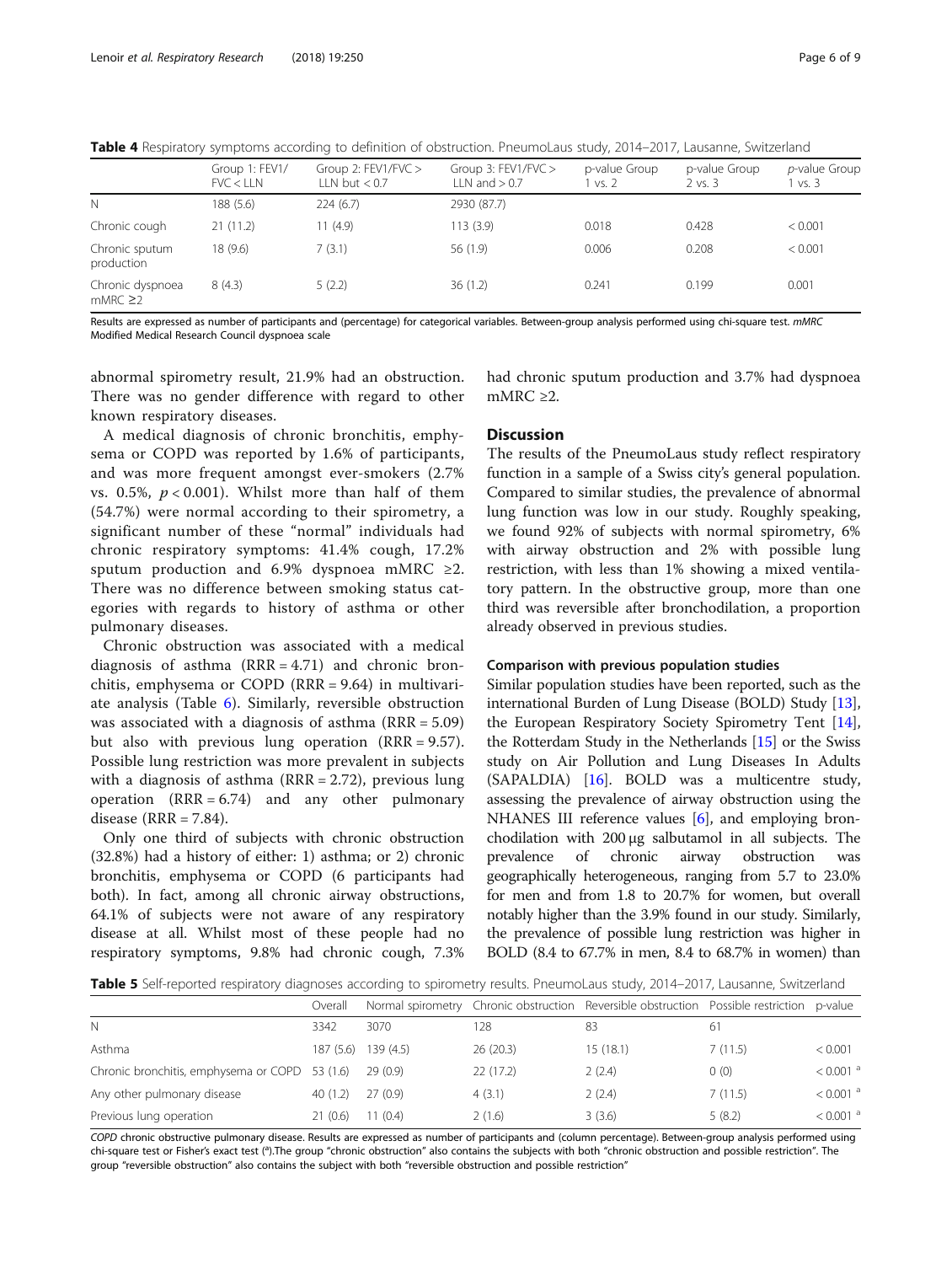<span id="page-6-0"></span>Table 6 Multivariable analysis of the associations between clinical variables and spirometry results, Pneumolaus study, 2014-2017, Lausanne, Switzerland

|                                          | Chronic obstruction    | p-value | Reversible obstruction | p-value | Possible restriction      | p-value |
|------------------------------------------|------------------------|---------|------------------------|---------|---------------------------|---------|
| Age (per year)                           | 1.009 (0.989-1.028)    | 0.383   | $0.986(0.964 - 1.009)$ | 0.236   | $0.997(0.971 - 1.024)$    | 0.852   |
| Gender (ref = woman)                     | 1.589 (1.074-2.350)    | 0.02    | $1.187(0.751 - 1.877)$ | 0.463   | 1.796 (1.037-3.112)       | 0.037   |
| Smoking status (ref = never)             | 3.495 (2.185-5.589)    | < 0.001 | 2.734 (1.654-4.519)    | < 0.001 | $0.534(0.300 - 0.951)$    | 0.033   |
| Second-hand tobacco ( $ref = no$ )       |                        |         |                        |         |                           |         |
| Before age 18                            | $0.693(0.467 - 1.028)$ | 0.068   | $0.496(0.305 - 0.806)$ | 0.005   | 1.169 (0.679-2.014)       | 0.573   |
| As an adult                              | 1.496 (0.991-2.259)    | 0.055   | 1.142 (0.717-1.818)    | 0.575   | $0.618(0.349 - 1.092)$    | 0.097   |
| Other smoke / fumes (ref = no)           | $0.799(0.484 - 1.320)$ | 0.382   | $0.750(0.399 - 1.409)$ | 0.371   | 1.874 (1.012-3.470)       | 0.046   |
| Chronic cough ( $ref = no$ )             | $0.822$ (0.333-2.025)  | 0.670   | $0.637(0.175 - 2.324)$ | 0.495   | $0.558(0.100 - 3.104)$    | 0.505   |
| Chronic sputum production ( $ref = no$ ) | 3.907 (1.524-10.01)    | 0.005   | 2.392 (0.578-9.895)    | 0.229   | 1.846 (0.303-11.25)       | 0.506   |
| Dyspnoea (ref = $MRC < 2$ )              | 1.869 (0.665-5.250)    | 0.235   | 1.435 (0.319-6.467)    | 0.638   | $6.868$ $(2.309 - 20.43)$ | 0.001   |
| Self-reported diagnosis of (ref = $no$ ) |                        |         |                        |         |                           |         |
| Asthma                                   | 4.709 (2.745-8.077)    | < 0.001 | 5.09 (2.760-9.386)     | < 0.001 | 2.719 (1.172-6.308)       | 0.020   |
| Chronic bronchitis, emphysema or COPD    | $9.637(4.801 - 19.35)$ | < 0.001 | 1.876 (0.413-8.523)    | 0.415   | <b>NA</b>                 |         |
| Any other pulmonary disease              | 1.479 (0.385-5.688)    | 0.569   | 1.193 (0.207-6.872)    | 0.843   | 7.844 (2.597-23.70)       | < 0.001 |
| Previous lung operation (ref = $no$ )    | 2.409 (0.425-13.67)    | 0.321   | 9.572 (2.046-44.78)    | 0.004   | 6.738 (1.682-26.99)       | 0.007   |

NA not assessable. Results are expressed as relative risk ratio and (95% confidence interval) using normal spirometry as the reference. The group "chronic obstruction" also contains the subjects with both "chronic obstruction and possible restriction". The group "reversible obstruction" also contains the subject with both "reversible obstruction and possible restriction"

in our study (2.2%). In the ERS spirometry tent study, spirometry was performed in volunteers in six European cities during ERS congresses from 2004 to 2009. No post-bronchodilation spirometry was performed. Overall prevalence of obstruction was 12.4% as defined according to LLN derived from population-specific prediction equations and 20.3% as defined by GOLD. In the Rotterdam study, obstruction was defined according to GOLD by a fixed ratio FEV1/FVC < 0.70, and no reversibility test was performed. The prevalence of obstruction was 4.7% at baseline and 13.6% in 2008 [\[17\]](#page-8-0). SAPALDIA is a multicentre study set in eight different Swiss regions, representing environmentally distinct conditions, investigating long-term effects of low-to-moderate air pollution. In the original study, bronchodilation was applied with 200 μg salbutamol if obstruction was found (FEV1/ FVC < 80% predicted or FEV1 < 70%), which was the case of 4.7% of participants. In the first follow-up study (SAPALDIA 2), no bronchodilation was applied, and the investigators found 10.0% prevalence of obstruction [[18](#page-8-0)], more than the 6.3% before bronchodilation in our study. Reference values for SAPALDIA 2 were Swiss [[19\]](#page-8-0).

In search of an explanation for our low rate of abnormal results, several factors have to be taken into account. In our population, half of participants were former or current smokers, less than in most other population studies. In the SAPALDIA study, 64.2% participants were former or current smokers at baseline [[16](#page-8-0)], and this was the case of 63.4% participants in the Rotterdam Study [\[15](#page-8-0)]. The

proportion of ever-smokers was also higher in Hannover (70.0%) and in Salzburg (59.4%), the closest BOLD sites to Lausanne, with prevalence rates for chronic obstruction of 18.1 and 26.6% respectively [\[20](#page-8-0)]. It might therefore be that the comparatively low rate of ever-smokers in Pneumo-Laus partly explains the lower prevalence of chronic obstruction. Nevertheless, the rate of ever-smokers in the ERS spirometry tent study was very close to ours (48.8%) but their rate of obstruction was still significantly higher.

## Impact of current reference values and guidelines

As expected in a population of this age range, the proportion of airway obstructions was lower using the LLN than the 0.70 fixed ratio for FEV1/FVC. Although the definition of airway obstruction by the LLN is rational, it has been argued that the 0.70 fixed ratio might detect subjects evolving towards obstruction but not yet fulfilling the LLN criteria [\[21](#page-8-0)]. For this intermediate group, obstructive according to the fixed ratio but not according to the LLN, our results show that these individuals behave like non-obstructive subjects with regard to chronic cough and chronic sputum production. Prevalence of dyspnoea mMRC ≥2 in this intermediate group falls between the normal and obstructive by LLN subjects with no significant difference from either of them. Since the difference between normal and obstructive by LLN subjects is significant ( $p =$ 0.001), this hints at a continuum between the three groups, although this should be interpreted with caution given the small size of these subgroups.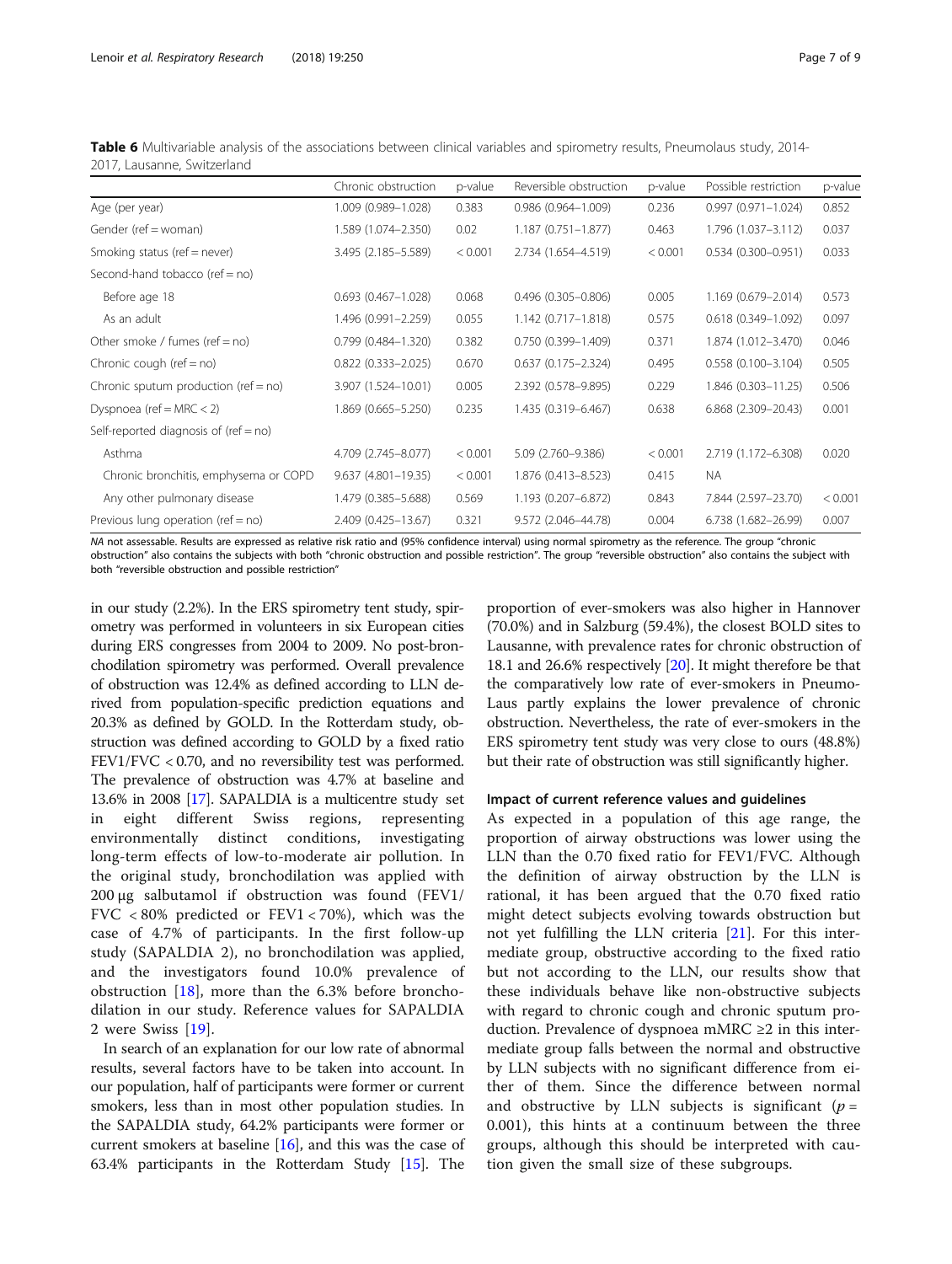We followed the ATS/ERS recommendation for bronchodilation and used a dose of salbutamol twice as high as in the BOLD study, which may further contribute to a lower prevalence of chronic obstruction. Finally, in contrast to the above-mentioned studies, we used the Global Lung Function Initiative (GLI) 2012 reference values. Nevertheless, these are very similar to NHANES III reference values used by BOLD and to the Swiss reference values used by SAPALDIA. If anything, the use of GLI 2012 should result in a higher prevalence of obstruction due to a slightly higher LLN [\[7](#page-8-0), [22](#page-8-0)]. The hypothesis that a particular characteristic of our population is responsible for these differences is supported by the fact that a recent study in Northern Italy also found a higher prevalence of chronic obstruction than ours (9.1%), despite a population sample with comparable smoking habits (ever-smokers 46%) and a very similar methodology to our own: use of GLI 2012 reference values and bronchodilation with 400 μg salbutamol if FEV1/FVC was lower than the LLN [[23](#page-8-0)].

## Participant characteristics

We found more abnormal spirometry results in men than in women but this difference disappeared when analysis was applied to ever-smokers only, even though women are suspected to be at greater risk of smoking-induced lung function impairment [\[24](#page-8-0)]. This points to the potential role of other factors contributing to the development of chronic lung diseases [[25](#page-8-0)]. Indeed, occupational exposure to dust, fumes and smoke was considerably higher in men in our population (26% vs. 9% in women). In terms of spirometry, subjects with occupational exposure more often had possible lung restriction.

BMI was higher in participants with possible lung restriction. This reflects similar results in European and Swiss cohorts [[26](#page-8-0)] even though the exact relationship between obesity and the restrictive spirometric pattern is complex, and only a minority of obese subjects effectively display this pattern [\[27](#page-8-0)].

Only one third of our participants displaying chronic airway obstruction were aware of a respiratory disease. This observation highlights the well-known problem of COPD underdiagnosis [[28](#page-8-0), [29](#page-8-0)]. On the other hand, more than half of the subjects who reported a diagnosis of COPD, chronic bronchitis or emphysema had normal spirometry results, pointing either to COPD misdiagnosis, or to the possibility that diagnosis was mainly driven by respiratory symptoms [\[30\]](#page-8-0).

### Strengths and limitations

The main limitation of our study consists of our population sample being part of the second follow-up of a cohort study. This implies a possible selection bias of

particularly motivated and health-interested participants and might reflect in the relatively low proportion of ever-smokers [[31,](#page-8-0) [32](#page-8-0)]. The cross-sectional design of the study limits the questions which can be addressed in this paper but should not strictly affect the quality of the data or the main results.

The main strengths of the PneumoLaus study are the use of the GLI 2012 reference equations, allowing to optimally adjust spirometry results for age and ethnicity as well as height and gender; the strict application of ATS/ERS criteria for bronchodilation, using a full salbutamol dose and therefore permitting to correctly classify obstruction into chronic and reversible; and the performance of all spirometries by one single laboratory technician, avoiding inter-observer variability.

## Conclusion

This study shows an unusually low rate of abnormal spirometry results in the general population of Lausanne, a medium-sized Swiss city, using GLI 2012 reference values. This is not explained by differences in design or methods when compared to similar population studies, but seems to be an inherent characteristic of our population.

#### Abbreviations

ATS: American Thoracic Society; BD: Bronchodilation; BMI: Body Mass Index; BOLD: Burden of Lung Disease Study; COPD: Chronic Obstructive Pulmonary Disease; ECCS: European Community of Coal and Steel; ERS: European Respiratory Society; FEV1: Forced Expiratory Volume in 1 s; FVC: Forced Vital Capacity; GLI: Global Lung Function Initiative; GOLD: Global Initiative for Chronic Obstructive Lung Disease; LLN: Lower Limit of Normal; MMEF25–75: Maximal Mid-Expiratory Flow; mMRC: Modified Medical Research Council; NHANES: National Health and Nutrition Examination Survey; RRR: Relative Risk Ratio; SAPALDIA: Swiss study on Air Pollution and Lung Diseases In Adults

#### Acknowledgements

The authors thank the participants of the study as well as Ms. Antigone Askitoglu, lung function technician, who performed all spirometries and oversaw the completion of all questionnaires.

#### Funding

The CoLaus/PsyCoLaus study is supported by research grants from GlaxoSmithKline, the Faculty of Biology and Medicine of Lausanne, and the Swiss National Science Foundation (grants 33CSCO-122661, 33CS30–139468 and 33CS30–148401). The PneumoLaus study is supported by a research grant from the Ligue Pulmonaire Vaudoise.

The funding sources had no contribution to the study design, analysis and interpretation of data, or in writing the report and decision to submit the article for publication.

#### Availability of data and materials

The datasets used and analysed during the current study are available from the corresponding author on reasonable request.

#### Authors' contributions

AL, JF and LPN designed the study. AL drafted the manuscript with input from all authors. AL and PMV analysed the data with input from all authors. All authors contributed to the interpretation of the data and approved the final version of the manuscript.

#### Ethics approval and consent to participate

The institutional Ethics Committee of the University of Lausanne, which later became the Ethics Commission of Canton Vaud approved the baseline